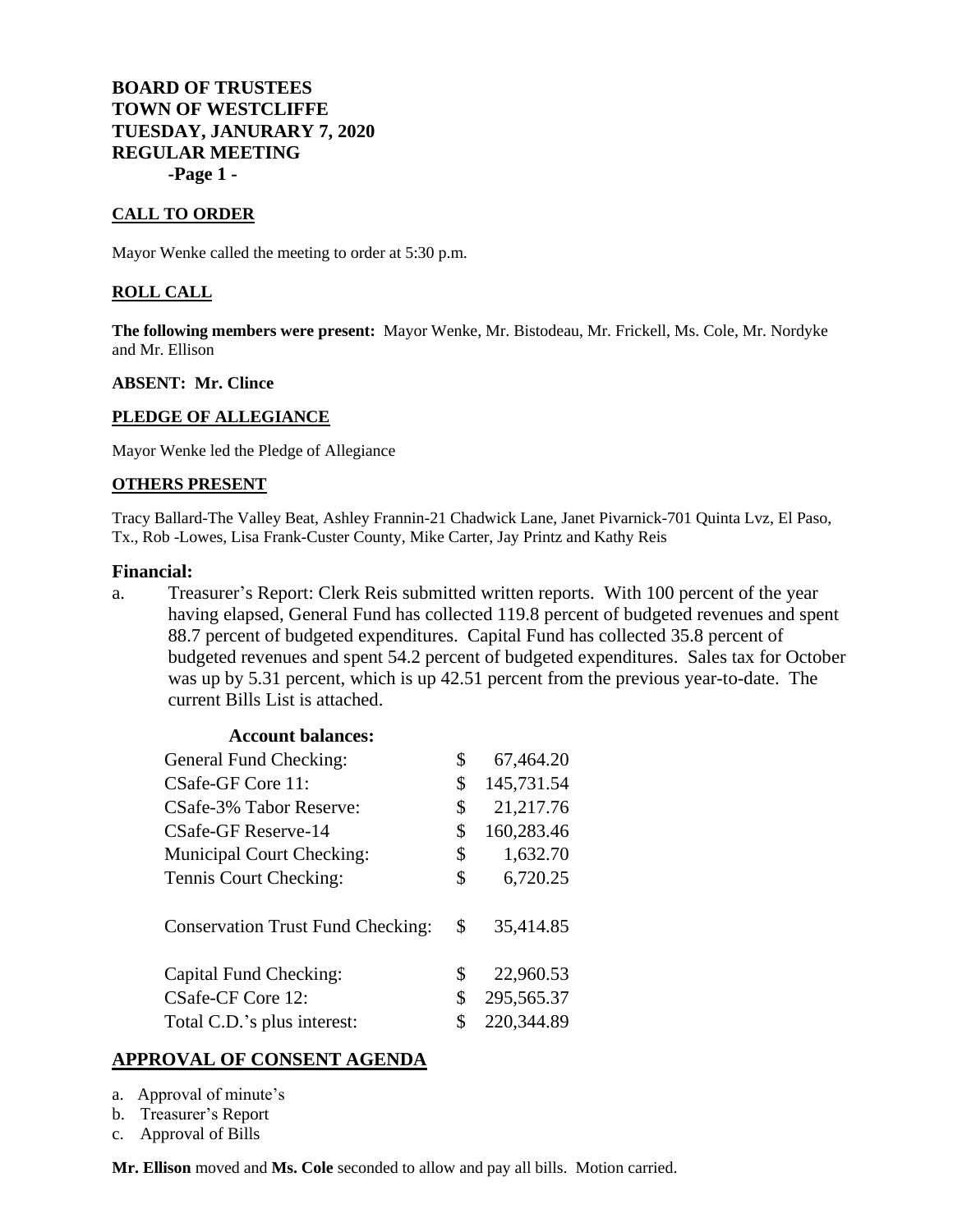**BOARD OF TRUSTEES TOWN OF WESTCLIFFE TUESDAY, JANURARY 7, 2020 REGULAR MEETING -Page 2 -**

#### **OLD BUSINESS**

None

#### **NEW BUSINESS**

- **a. Consideration of request to approve the renewal for Lowe's Pay and Save Retail Liquor renewal.**
	- **ACTION: Mr. Ellison** moved and **Ms. Cole** seconded to approve the renewal for Lowe's Pay and Save Retail Liquor renewal. Motion carried.

## **b. Consideration of approving the 2020 Board of Trustees meeting schedule.**

Clerk Reis explained that there the meeting in April needs rescheduled due to the Town election as well as the August meeting if the board would like to support National Night Out. The board members agreed to the schedule changes.

## **c. Consideration of appoint a Trustee to the Planning Commission.**

Mayor Wenke asked this be tabled until after the April Election. Mr. Bistodeau is alternate and can continue attending the Planning Commission meetings.

## **d. Consideration of request to ratify the change to the ballot language.**

Attorney Printz explained that the tax increase if passed would need to be in effect until the fiscal end of the year to be compliant with the law. Therefor the motion that approve Ord. #12-2019 needs to be amended.

**ACTION: Mr. Wenke** moved and **Mr. Ellison** seconded to approve modifying the motion passed by the Board of Trustees on December 5, 2019, authorizing the Town of Westcliffe to seek a 1 percent sales tax increase for a period of 4 years to a period of 4 years and 6 months ending December 31, 2024. Motion carried.

## **e. Consideration of request to approve the Lease/Maintenance Agreement between the Town of Westcliffe and San Isabel Land Protection Trust.**

Town Manager Carter explained there will be another amendment with more significant changes in the future. The changes in this one is regarding the correct legal descriptions and ownership of the lots.

**ACTION: Mr. Bistodeau** moved and **Mr. Frickell** seconded to approve the Lease/Maintenance Agreement between the Town of Westcliffe and San Isabel Land Protection Trust. Motion carried.